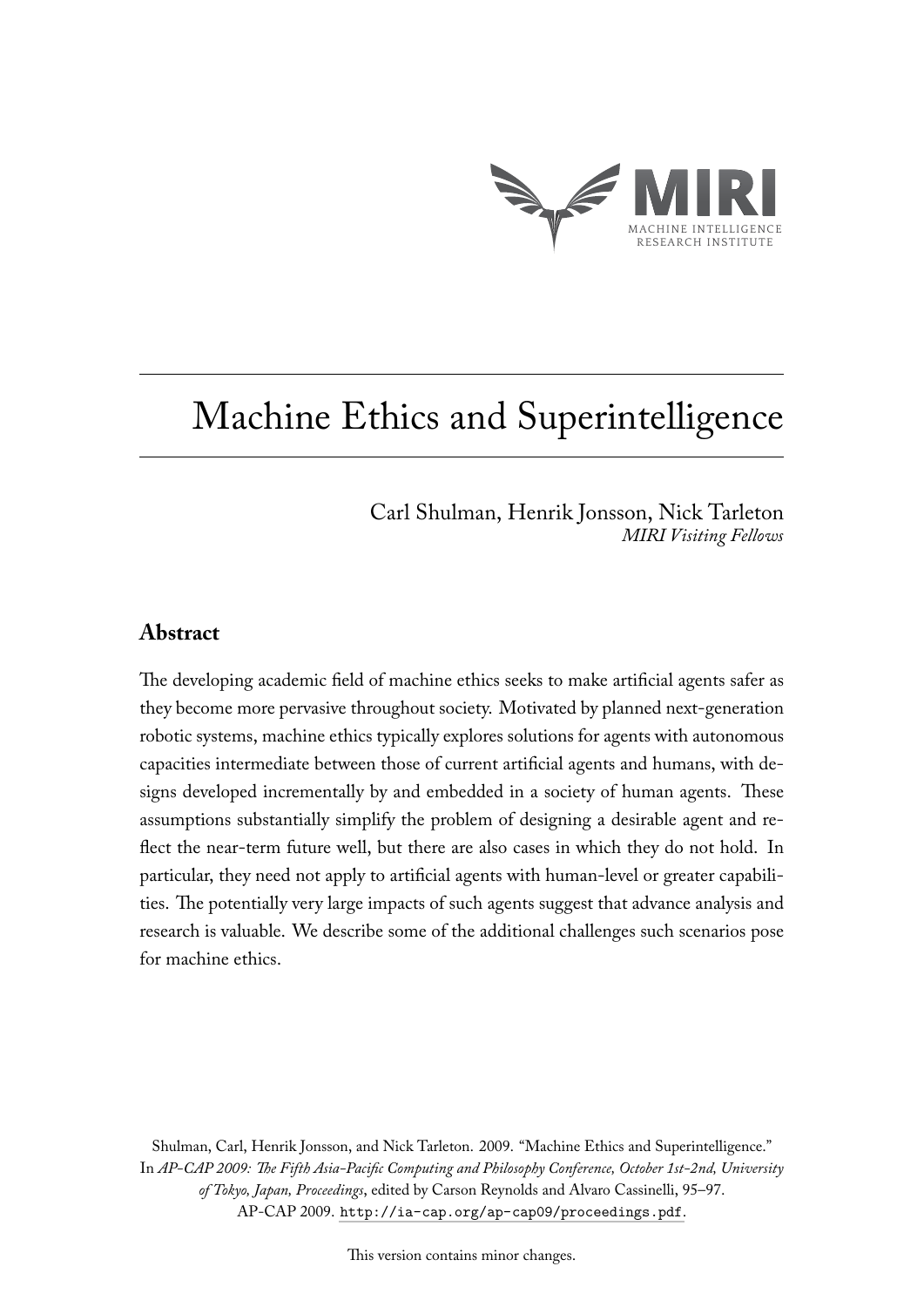#### **1. Introduction**

The developing academic field of machine ethics seeks to make artificial agents safer as they become more pervasive throughout society. Motivated by planned next-generation robotic systems, machine ethics typically explores solutions for agents with autonomous capacities intermediate between those of current artificial agents and humans, with designs developed incrementally by and embedded in a society of human agents. These assumptions substantially simplify the problem of designing a desirable agent and reflect the near-term future well, but there are also cases in which they do not hold. In particular, they need not apply to artificial agents with human-level or greater capabilities. The potentially very large impacts of such agents suggest that advance analysis and research is valuable. We describe some of the additional challenges such scenarios pose for machine ethics.

#### **2. Machine Ethics**

The research area of machine ethics (also called roboethics) has recently emerged as a subfield of Artificial Intelligence focusing on the task of ensuring ethical behavior of artificial agents (commonly called AMAs, Artificial Moral Agents [Wallach, Allen, and Smit [2008\]](#page-6-0)), drawing contributors from both computer science and philosophy. By focusing on the behavior of artificial agents the field is distinguished from earlier work in ethics as applied to technology, which concerned itself with the use of technology by humans and on rare occasions on the treatment of machines by humans (Anderson and Anderson [2007a\)](#page-5-0).

Machine ethics researchers agree that any AMAs would be *implicit ethical agents*, capable of carrying out their intended purpose in a safe and responsible manner but not necessarily able to extend moral reasoning to novel situations (Weng, Chen, and Sun [2009\)](#page-6-1). Opinions within the field part on the question whether it is desirable, or even possible, to construct AMAs that are *full ethical agents*, which like ethical human decision-makers would be capable of making explicit moral judgments and justifying them (Anderson and Anderson [2007a\)](#page-5-0).

While Isaac Asimov's "Three Laws of Robotics" are widely recognized to be an insufficient basis for machine ethics (Anderson and Anderson [2007a;](#page-5-0) Weng, Chen, and Sun [2009\)](#page-6-1), there is little agreement on what moral structure AMAs should possess instead. Suggestions range from applying evolutionary algorithms to populations of artificial agents to achieve the "survival of the most moral" (Wallach, Allen, and Smit [2008\)](#page-6-0), neural network models of cognition (Guarini [2005\)](#page-5-1) and various hybrid approaches (Anderson and Anderson [2007b\)](#page-5-2) to value systems inspired by the Golden Rule (Wallach,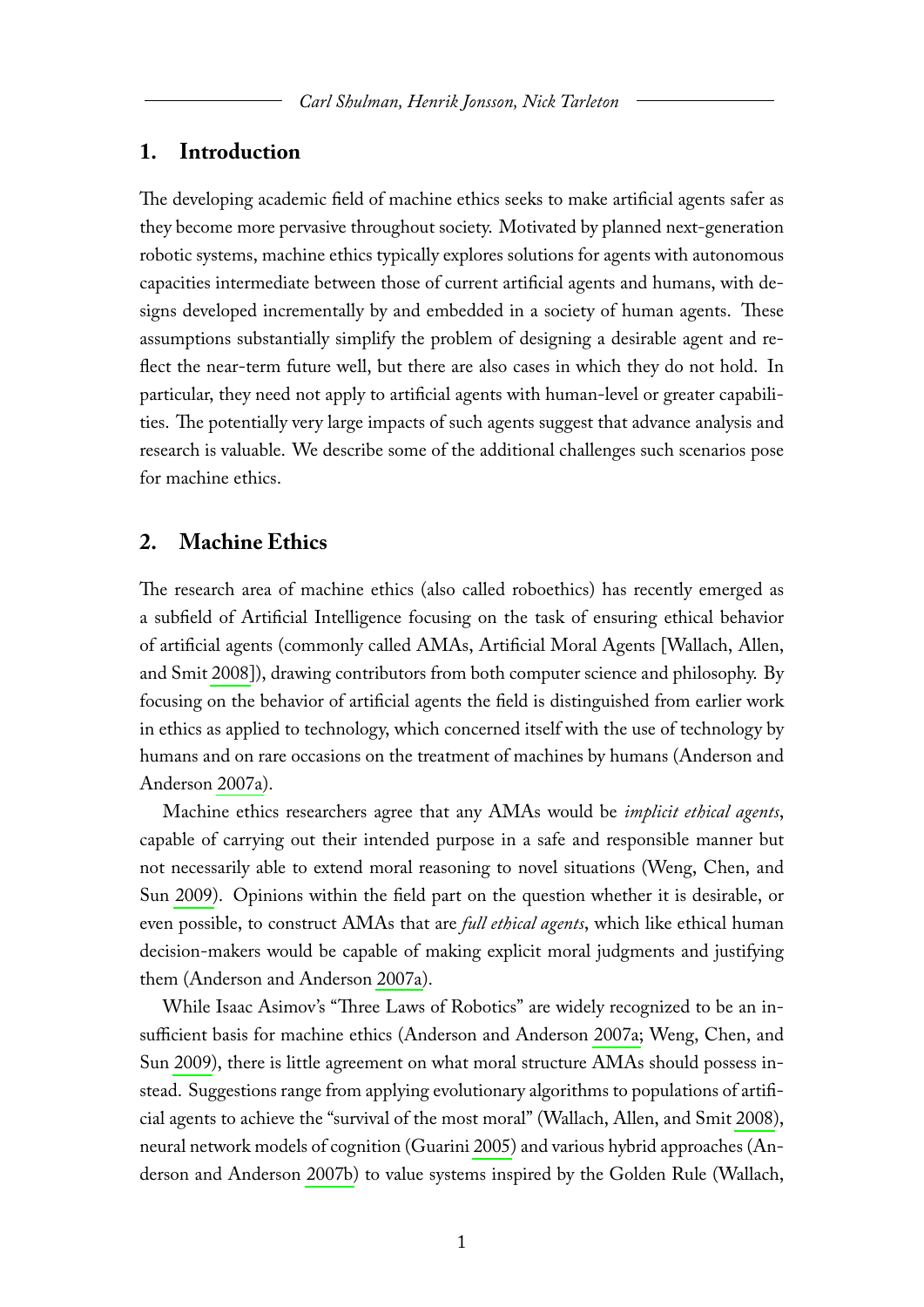Allen, and Smit [2008\)](#page-6-0), virtue ethics (Wallach, Allen, and Smit [2008\)](#page-6-0), Kant's Categorical Imperative (Wallach, Allen, and Smit [2008;](#page-6-0) Anderson and Anderson [2007a\)](#page-5-0), utilitarianism (Anderson and Anderson [2007a\)](#page-5-0), and many others.

### **3. Superintelligence**

A superintelligence is any intellect that vastly outperforms the best human brains in practically every field, including scientific creativity, general wisdom, and social skills.

—Nick Bostrom [\(2003\)](#page-5-3)

It has been proposed by various authors that the probability of a superintelligent software agent being created within the coming few decades is high enough to warrant consideration (Bostrom [2003;](#page-5-3) Moravec [1999;](#page-5-4) Hall [2007;](#page-5-5) Kurzweil [2005;](#page-5-6) Yudkowsky [2008\)](#page-6-2). A superintelligent agent would have such enormous consequences that even if the probability of development is considered low, the expected impact justifies careful consideration well before the capabilities to produce such an agent are realized (Posner [2004;](#page-5-7) Rees [2003\)](#page-5-8).

Because software programs can be freely copied so long as hardware is available to run them on, the creation of a single superintelligent machine could be shortly followed by the existence of billions or more (Hanson [1994\)](#page-5-9), e.g. expanding the size of the artificial intelligence research community by orders of magnitude, with each advance improving the intelligence of the researchers in a positive feedback loop.

The potential rapid succession of increasingly intelligent machines designing their successors has been called an "intelligence explosion" (Good [1965\)](#page-5-10), and could conceivably be initiated with a single machine. This suggests that safety concerns might suddenly become critical, so research would have to be done before it was clear when it would be required (Yudkowsky [2008\)](#page-6-2).

#### **4. Machine Ethics Challenges of Superintelligence**

How would an artificial moral agent ideally express human values? Gary Drescher describes two classes of agents: *situation-action machines* with rules specifying actions to perform in response to particular stimuli, and *choice machines*, which possess utility functions over outcomes, and can select actions that maximize expected utility. Situationaction machines can produce sophisticated behavior, but because they only possess implicit goals they are rigid in behavior and cannot easily handle novel environments or situations. In contrast, a choice machine can easily select appropriate actions in unexpected circumstances based on explicit values and goals (Drescher [2006\)](#page-5-11). Intermediate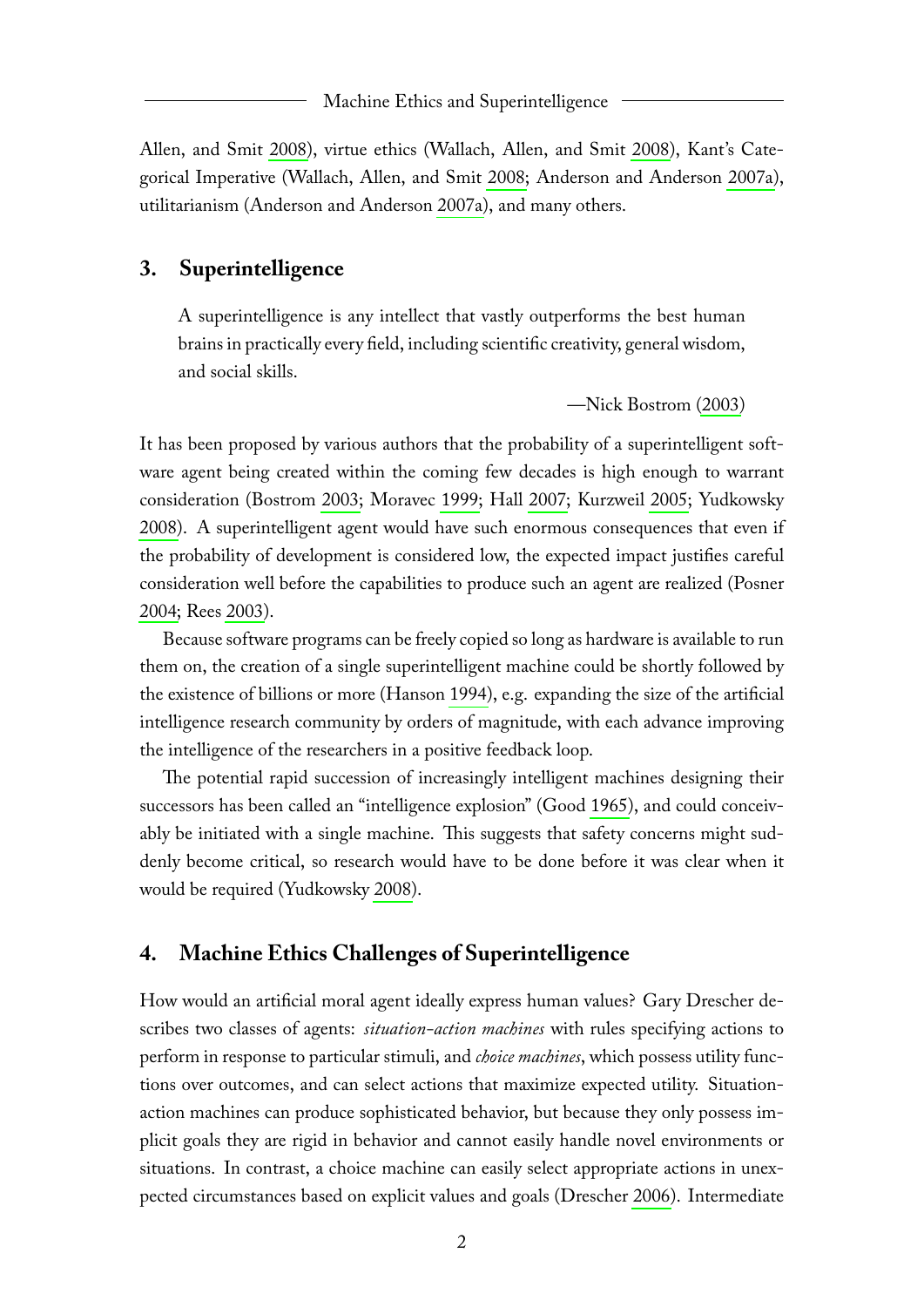between these extremes, agents may have goals that are partially explicit and partially implicit.

Much discussion in machine ethics implicitly assumes that certain key features of the situations of artificial moral agents will be fixed and can be relied on to help constitute implicit goals for agents towards the situation-action machine end of the spectrum. However, these assumptions are much less likely to apply to superintelligent agents, and the removal of each causes new design challenges.

- **Assumption:** AMAs are designed by humans and cannot alter their own architectures (Veruggio [2006\)](#page-5-12).
- **Design challenge:** AI goal systems must be reflectively consistent, i.e. the agent must not wish to rewrite its goal system to some other (Yudkowsky [2008;](#page-6-2) Omohundro [2007\)](#page-5-13).
- **Assumption:** Humans will be more powerful than AMAs, so it is possible to use gametheoretic considerations to induce cooperation.
- **Design challenge:** AMAs must prefer the same outcomes as humanity for their own sake, as they plausibly could enforce their preferences coercively at an advanced stage.
- **Assumption:** AMAs can be experimented with and tested in environments that closely resemble those in which they will be deployed (Wallach, Allen, and Smit [2008\)](#page-6-0).
- **Design challenge:** As artificial intelligences increase in sophistication, their knowledge, environment, capabilities, and incentives will change, so motivational systems that previously produced benign behavior may in later stages cause behavior that is catastrophic for human beings (Yudkowsky [2008\)](#page-6-2).
- **Assumption:** The design of AMAs will be an incremental and iterative process, with extensive opportunity for human supervision (Wallach, Allen, and Smit [2008\)](#page-6-0).
- **Design challenge:** The potential for an "intelligence explosion" could cause large apparent jumps in rates of increase in intelligence and leave the superintelligent agent free to enact whatever goal system is in place (Yudkowsky [2008\)](#page-6-2).

We argue that to deal with these challenges, it would be necessary to create an architecture towards the choice machine end of the spectrum, with values that fully reflect those of humanity. This task is complicated further by our lack of introspective access to the causes of our moral intuitions (Greene [2002;](#page-5-14) Haidt [2001\)](#page-5-15).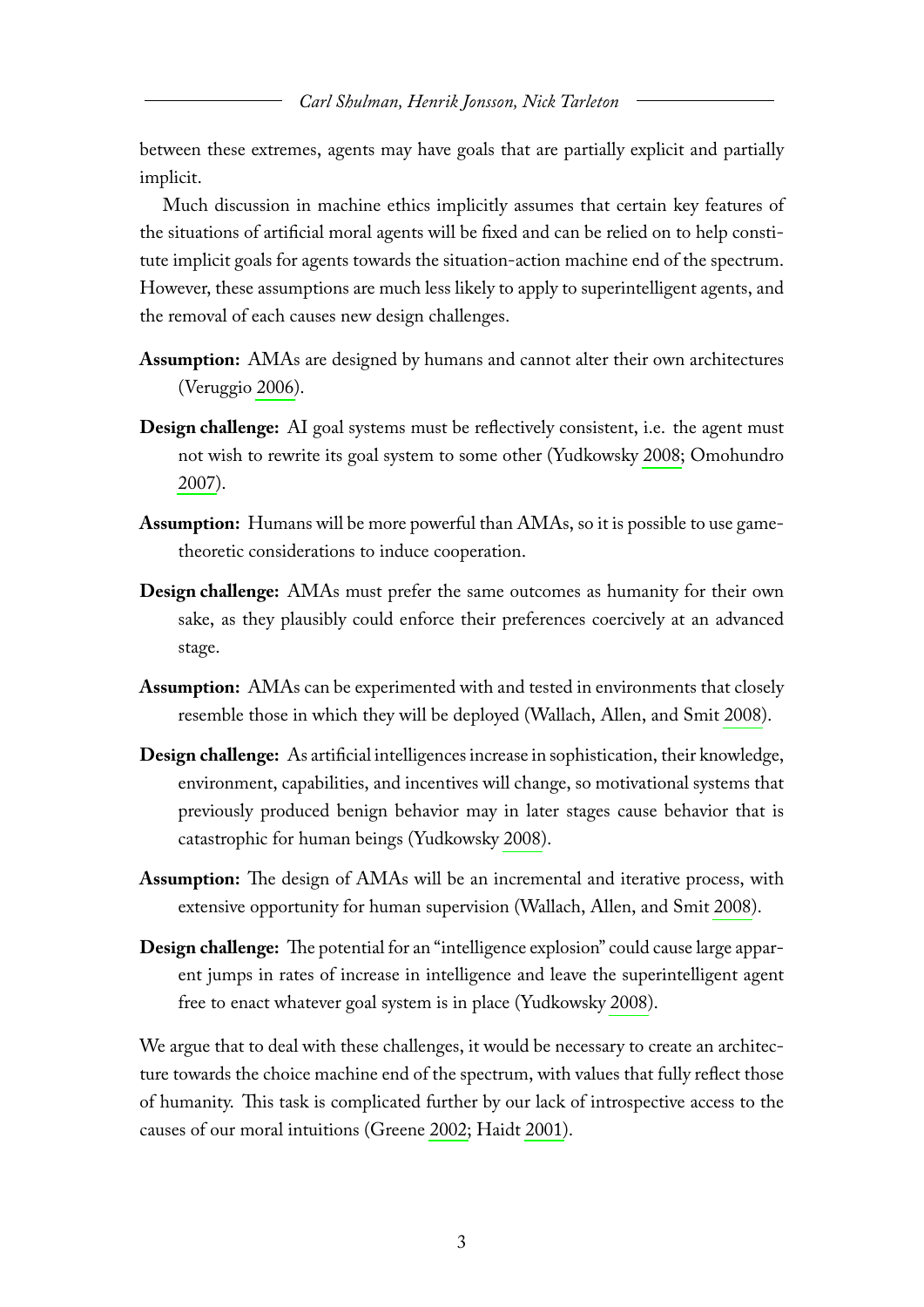## **5. Conclusions**

As the sophistication of artificial moral agents improves, it will become increasingly important to construct fully general decision procedures that do not rely on assumptions of special types of agents and situations to generate moral behavior. Since such development may require extensive research and it is not currently known when such procedures will be needed to guide the construction of very powerful agents, the field of machine ethics should begin to investigate the topic in greater depth.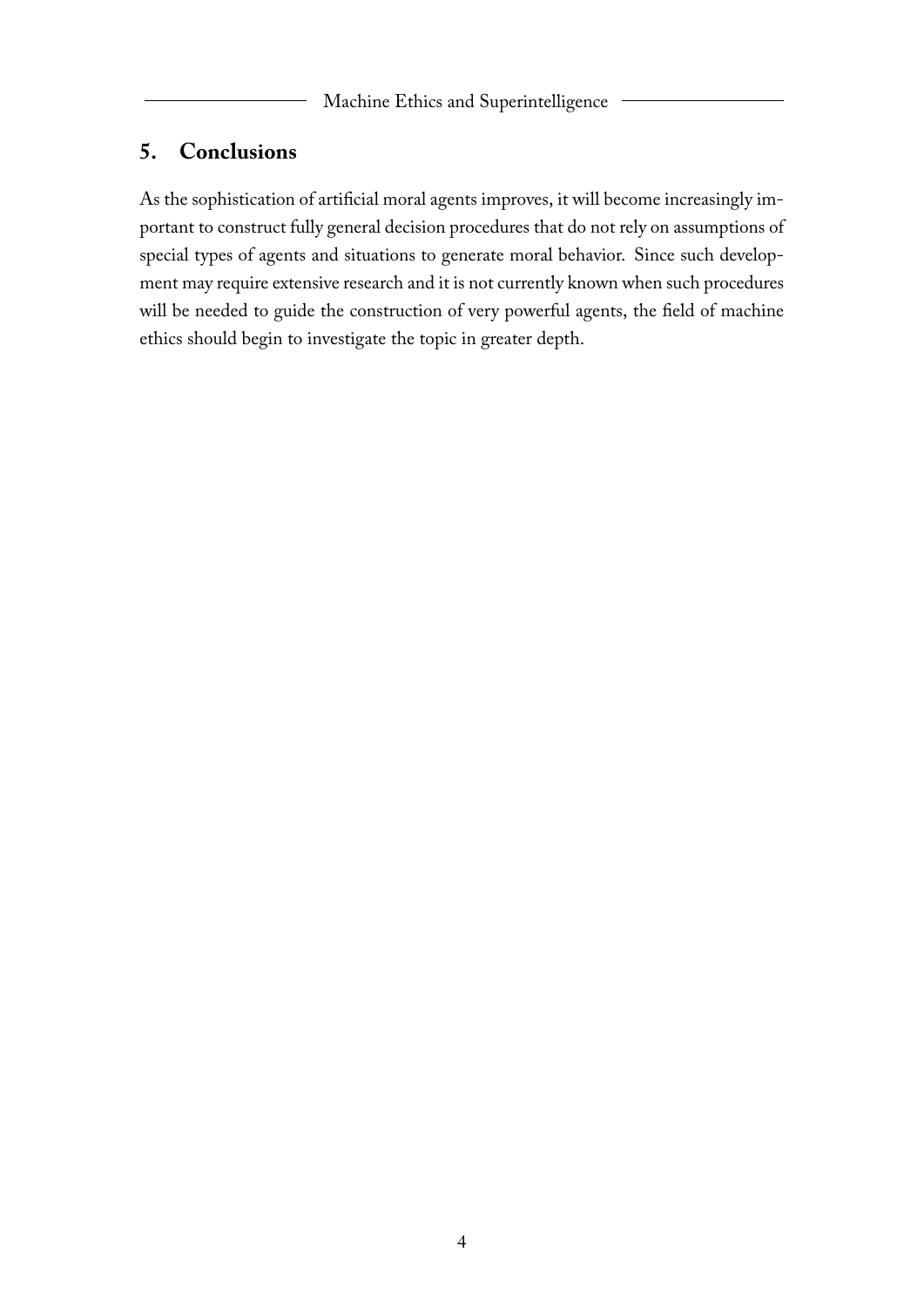## **References**

- <span id="page-5-0"></span>Anderson, Michael, and Susan Leigh Anderson. 2007a. "The Status of Machine Ethics: A Report from the AAAI Symposium." *Minds and Machines* 17 (1): 1–10. doi:[10.1007/s11023-007-9053-7](http://dx.doi.org/10.1007/s11023-007-9053-7).
- <span id="page-5-2"></span>Anderson, Susan Leigh, and Michael Anderson. 2007b. "The Consequences for Human Beings of Creating Ethical Robots." In *Human Implications of Human-Robot Interaction: Papers from the 2007 AAAI Workshop,* edited by Ted Metzler, 1–4. Technical Report, WS-07-07. AAAI Press, Menlo Park, CA. <http://www.aaai.org/Papers/Workshops/2007/WS-07-07/WS07-07-001.pdf>.
- <span id="page-5-3"></span>Bostrom, Nick. 2003. "Ethical Issues in Advanced Artificial Intelligence." In *Cognitive, Emotive and Ethical Aspects of Decision Making in Humans and in Artificial Intelligence,* edited by Iva Smit and George E. Lasker, 12–17. Vol. 2. Windsor, ON: International Institute for Advanced Studies in Systems Research / Cybernetics.
- <span id="page-5-11"></span>Drescher, Gary L. 2006. *Good and Real: Demystifying Paradoxes from Physics to Ethics.* Bradford Books. Cambridge, MA: MIT Press.
- <span id="page-5-10"></span>Good, Irving John. 1965. "Speculations Concerning the First Ultraintelligent Machine." In *Advances in Computers,* edited by Franz L. Alt and Morris Rubinoff, 31–88. Vol. 6. New York: Academic Press. doi:[10.1016/S0065-2458\(08\)60418-0](http://dx.doi.org/10.1016/S0065-2458(08)60418-0).
- <span id="page-5-14"></span>Greene, Joshua D. 2002. "The Terrible, Horrible, No Good, Very Bad Truth about Morality and What to Do about It." PhD diss., Princeton University. [http://scholar.harvard.edu/joshuagreene/](http://scholar.harvard.edu/joshuagreene/files/dissertation_0.pdf) [files/dissertation\\_0.pdf](http://scholar.harvard.edu/joshuagreene/files/dissertation_0.pdf).
- <span id="page-5-1"></span>Guarini, Marcello. 2005. "Particularism and Generalism: How AI Can Help Us to Better Understand Moral Cognition." In *Machine Ethics: Papers from the 2005 AAAI Fall Symposium,* edited by Michael Anderson, Susan Leigh Anderson, and Chris Armen, 52–61. Technical Report, FS-05-06. AAAI Press, Menlo Park, CA. [http://www.aaai.org/Papers/Symposia/Fall/2005/FS- 05-](http://www.aaai.org/Papers/Symposia/Fall/2005/FS-05-06/FS05-06-008.pdf) [06/FS05-06-008.pdf](http://www.aaai.org/Papers/Symposia/Fall/2005/FS-05-06/FS05-06-008.pdf).
- <span id="page-5-15"></span>Haidt, Jonathan. 2001. "The Emotional Dog and Its Rational Tail: A Social Intuitionist Approach to Moral Judgment." *Psychological Review* 108 (4): 814–834. doi:[10.1037/0033-295X.108.4.814](http://dx.doi.org/10.1037/0033-295X.108.4.814).
- <span id="page-5-5"></span>Hall, John Storrs. 2007. *Beyond AI: Creating the Conscience of the Machine.* Amherst, NY: Prometheus Books.
- <span id="page-5-9"></span>Hanson, Robin. 1994. "If Uploads Come First: The Crack of a Future Dawn." *Extropy* 6 (2). [http :](http://hanson.gmu.edu/uploads.html) [//hanson.gmu.edu/uploads.html](http://hanson.gmu.edu/uploads.html).
- <span id="page-5-6"></span>Kurzweil, Ray. 2005. *The Singularity Is Near: When Humans Transcend Biology.* New York: Viking.
- <span id="page-5-4"></span>Moravec, Hans P. 1999. *Robot: Mere Machine to Transcendent Mind.* New York: Oxford University Press.
- <span id="page-5-13"></span>Omohundro, Stephen M. 2007. "The Nature of Self-Improving Artificial Intelligence." Paper presented at Singularity Summit 2007, San Francisco, CA, September 8–9. [http://intelligence.org/](http://intelligence.org/summit2007/overview/abstracts/#omohundro) [summit2007/overview/abstracts/#omohundro](http://intelligence.org/summit2007/overview/abstracts/#omohundro).
- <span id="page-5-7"></span>Posner, Richard A. 2004. *Catastrophe: Risk and Response.* New York: Oxford University Press.
- <span id="page-5-8"></span>Rees, Martin J. 2003. *Our Final Hour: A Scientist's Warning: How Terror, Error and Environmental Disaster Threaten Humankind's Future in this Centure—on Earth and Beyond.* New York: Basic Books.
- <span id="page-5-12"></span>Veruggio, Gianmarco. 2006. "The EURON Roboethics Roadmap." In *2006 6th IEEE-RAS International Conference on Humanoid Robots,* 612–617. Piscataway, NJ: IEEE. doi:[10.1109/ICHR.2006.](http://dx.doi.org/10.1109/ICHR.2006.321337) [321337](http://dx.doi.org/10.1109/ICHR.2006.321337).